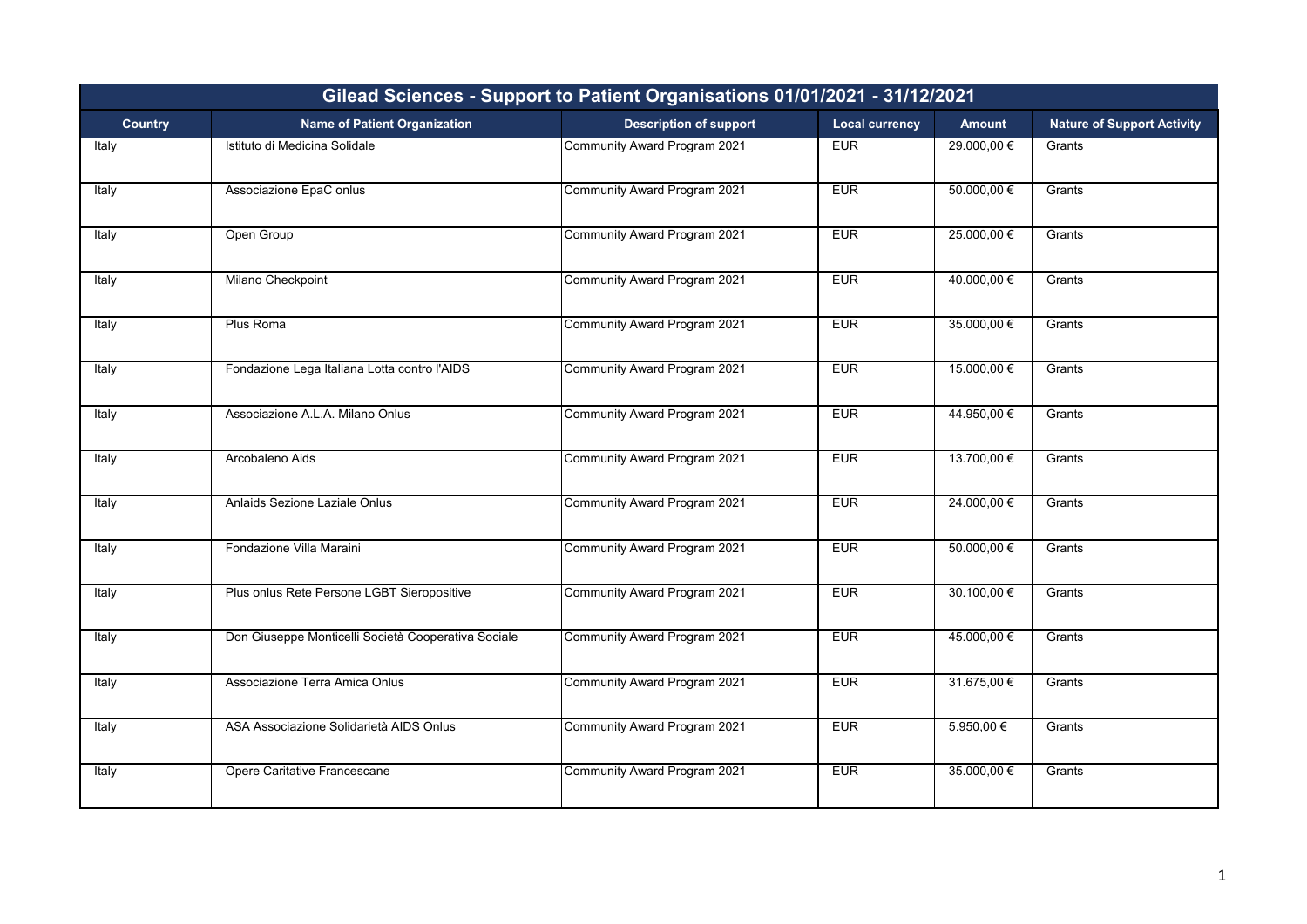| Gilead Sciences - Support to Patient Organisations 01/01/2021 - 31/12/2021 |                                                                                        |                               |                       |               |                                   |  |
|----------------------------------------------------------------------------|----------------------------------------------------------------------------------------|-------------------------------|-----------------------|---------------|-----------------------------------|--|
| <b>Country</b>                                                             | <b>Name of Patient Organization</b>                                                    | <b>Description of support</b> | <b>Local currency</b> | <b>Amount</b> | <b>Nature of Support Activity</b> |  |
| Italy                                                                      | <b>ANLAIDS Sezione Regionale Ligure</b>                                                | Community Award Program 2021  | <b>EUR</b>            | 20.000,00 €   | Grants                            |  |
| Italy                                                                      | Nadir Onlus                                                                            | Community Award Program 2021  | <b>EUR</b>            | 49.660,00 €   | Grants                            |  |
| Italy                                                                      | Lega Italiana per la Lotta contro i Tumori Sezione Milano                              | Community Award Program 2021  | EUR                   | 49.997,33€    | Grants                            |  |
| Italy                                                                      | AL-AIL ODV                                                                             | Community Award Program 2021  | <b>EUR</b>            | 40.000,00 €   | Grants                            |  |
| Italy                                                                      | AIL Associazione Italiana contro le Leucemie, linfomi,<br>mieloma - Sez. di Milano OdV | Community Award Program 2021  | <b>EUR</b>            | 25.000,00 €   | Grants                            |  |
| Italy                                                                      | Associazione Libellule Onlus                                                           | Community Award Program 2021  | <b>EUR</b>            | 15.000,00 €   | Grants                            |  |
| Italy                                                                      | Fondazione Soleterre Onlus                                                             | Community Award Program 2021  | <b>EUR</b>            | 35.000,00 €   | Grants                            |  |
| Italy                                                                      | La Lampada di Aladino Onlus                                                            | Community Award Program 2021  | <b>EUR</b>            | 27.000,00 €   | Grants                            |  |
| Italy                                                                      | Europa Donna Italia                                                                    | Community Award Program 2021  | <b>EUR</b>            | 24.800,00 €   | Grants                            |  |
| Italy                                                                      | Associazione Italiana contro Leucemie, Linfomi e Mieloma -<br>AIL onlus -              | Community Award Program 2021  | <b>EUR</b>            | 23.000,00 €   | Grants                            |  |
| <b>ACE</b>                                                                 | Fondazione Villa Maraini                                                               | Zeroing                       | <b>EUR</b>            | 241.432,00 €  | Grants                            |  |
| <b>ACE</b>                                                                 | Open Group                                                                             | Zeroing                       | <b>EUR</b>            | 137.988,04 €  | Grants                            |  |
| <b>ACE</b>                                                                 | <b>Anlaids Onlus</b>                                                                   | Zeroing                       | <b>EUR</b>            | 65.422,00€    | Grants                            |  |
| ACE                                                                        | Don Giuseppe Monticelli Società Cooperativa Sociale                                    | Zeroing                       | <b>EUR</b>            | 203.000,00 €  | Grants                            |  |
| <b>ACE</b>                                                                 | ARCIGAY - Associazione LGBTI+ Italiana                                                 | Zeroing                       | <b>EUR</b>            | 129.900,00 €  | Grants                            |  |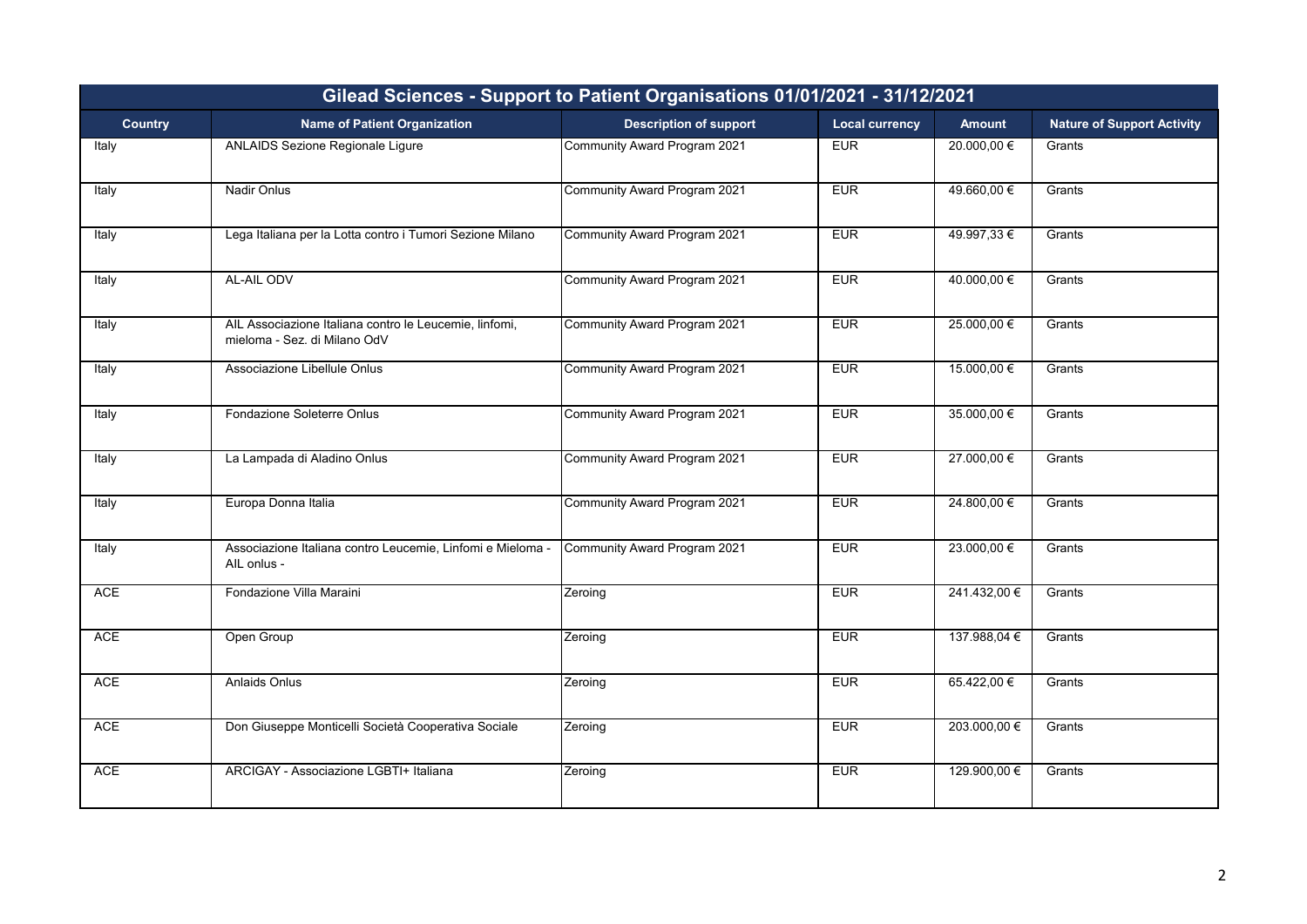| Gilead Sciences - Support to Patient Organisations 01/01/2021 - 31/12/2021 |                                         |                                |                       |               |                                   |
|----------------------------------------------------------------------------|-----------------------------------------|--------------------------------|-----------------------|---------------|-----------------------------------|
| <b>Country</b>                                                             | <b>Name of Patient Organization</b>     | <b>Description of support</b>  | <b>Local currency</b> | <b>Amount</b> | <b>Nature of Support Activity</b> |
| Italy                                                                      | ASA Associazione Solidarietà AIDS Onlus | Together we can stop the virus | <b>EUR</b>            | $600,00 \in$  | Services                          |
| Italy                                                                      | <b>ALA Milano Onlus</b>                 | Together we can stop the virus | <b>EUR</b>            | $600,00 \in$  | Services                          |
| Italy                                                                      | <b>Anlaids Onlus</b>                    | Together we can stop the virus | EUR                   | $600,00 \in$  | Services                          |
| Italy                                                                      | Circolo Mario Mieli                     | Together we can stop the virus | <b>EUR</b>            | 600,00€       | Services                          |
| Italy                                                                      | <b>LILA Nazionale</b>                   | Together we can stop the virus | <b>EUR</b>            | 600,00 €      | Services                          |
| Italy                                                                      | Milano Checkpoint                       | Together we can stop the virus | <b>EUR</b>            | $600,00 \in$  | Services                          |
| Italy                                                                      | <b>Nadir Onlus</b>                      | Together we can stop the virus | <b>EUR</b>            | $600,00 \in$  | Services                          |
| Italy                                                                      | <b>NPS Italia</b>                       | Together we can stop the virus | <b>EUR</b>            | 600,00 €      | Services                          |
| Italy                                                                      | Plus Bologna                            | Together we can stop the virus | <b>EUR</b>            | $600,00 \in$  | Services                          |
| Italy                                                                      | <b>ALA Milano Onlus</b>                 | Bricks for Future in HIV       | <b>EUR</b>            | $600,00 \in$  | Services                          |
| Italy                                                                      | ASA Associazione Solidarietà AIDS Onlus | Bricks for Future in HIV       | <b>EUR</b>            | $600,00 \in$  | Services                          |
| Italy                                                                      | <b>LILA Nazionale</b>                   | Bricks for Future in HIV       | <b>EUR</b>            | 600,00€       | Services                          |
| Italy                                                                      | Milano Checkpoint                       | Bricks for Future in HIV       | <b>EUR</b>            | $600,00 \in$  | Services                          |
| Italy                                                                      | NPS Italia                              | Bricks for Future in HIV       | <b>EUR</b>            | $600,00 \in$  | Services                          |
| Italy                                                                      | <b>Nadir Onlus</b>                      | Bricks for Future in HIV       | <b>EUR</b>            | $600,00 \in$  | Services                          |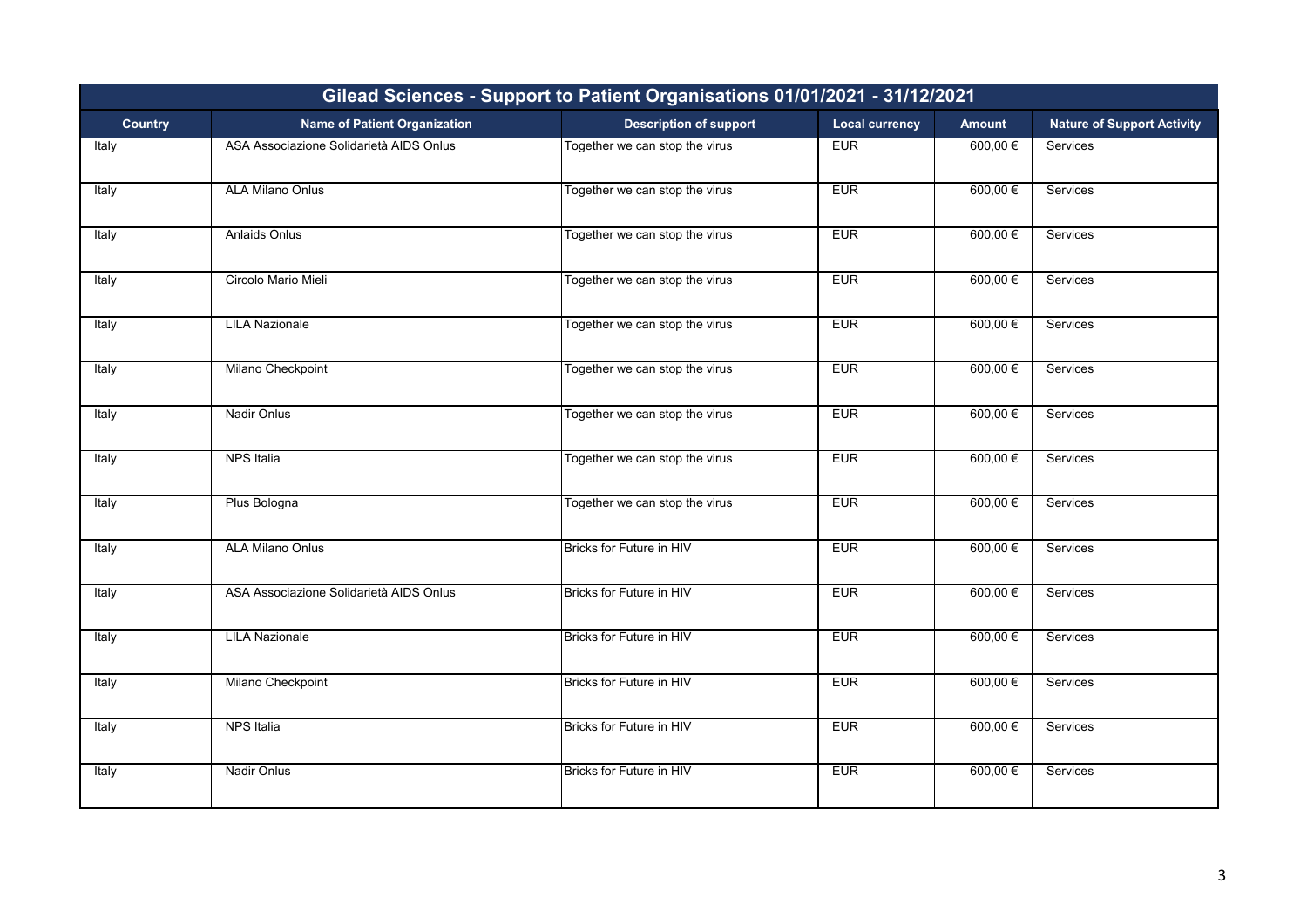| Gilead Sciences - Support to Patient Organisations 01/01/2021 - 31/12/2021 |                                                     |                                                                       |                       |                |                                   |  |
|----------------------------------------------------------------------------|-----------------------------------------------------|-----------------------------------------------------------------------|-----------------------|----------------|-----------------------------------|--|
| <b>Country</b>                                                             | <b>Name of Patient Organization</b>                 | <b>Description of support</b>                                         | <b>Local currency</b> | <b>Amount</b>  | <b>Nature of Support Activity</b> |  |
| Italy                                                                      | Plus Bologna                                        | <b>Bricks for Future in HIV</b>                                       | <b>EUR</b>            | 600,00€        | Services                          |  |
| Italy                                                                      | Don Giuseppe Monticelli Società Cooperativa Sociale | <b>HIV Patient Round Table</b>                                        | <b>EUR</b>            | 750,00€        | Services                          |  |
| Italy                                                                      | <b>LILA Nazionale</b>                               | <b>HIV Patient Round Table</b>                                        | <b>EUR</b>            | 750,00€        | <b>Services</b>                   |  |
| Italy                                                                      | Milano Checkpoint                                   | <b>HIV Patient Round Table</b>                                        | <b>EUR</b>            | 750,00€        | <b>Services</b>                   |  |
| Italy                                                                      | Nadir Onlus                                         | <b>HIV Patient Round Table</b>                                        | EUR                   | 750,00€        | Services                          |  |
| Italy                                                                      | Plus Bologna                                        | <b>HIV Patient Round Table</b>                                        | EUR                   | 750,00€        | Services                          |  |
| Italy                                                                      | Plus Roma                                           | <b>HIV Patient Round Table</b>                                        | <b>EUR</b>            | 750,00€        | Services                          |  |
| Italy                                                                      | Don Giuseppe Monticelli Società Cooperativa Sociale | Materiale informativo e di awareness per<br>pazienti HIV              | <b>EUR</b>            | 750,00€        | Services                          |  |
| Italy                                                                      | Milano Checkpoint                                   | Consulenza materiale informativo e di<br>awareness per pazienti HIV   | <b>EUR</b>            | 750,00€        | Services                          |  |
| Italy                                                                      | <b>NPS Italia</b>                                   | Consulenza materiale informativo e di<br>awareness per pazienti HIV   | <b>EUR</b>            | 750,00€        | Services                          |  |
| Italy                                                                      | <b>Nadir Onlus</b>                                  | Supervisione materiale informativo e di<br>awareness per pazienti HIV | EUR                   | 2.100,00€      | Services                          |  |
| Italy                                                                      | Omphalos LGBTI                                      | Consulenza materiale informativo e di<br>awareness per pazienti HIV   | <b>EUR</b>            | 750,00€        | Services                          |  |
| Italy                                                                      | Plus Bologna                                        | Consulenza materiale informativo e di<br>awareness per pazienti HIV   | EUR                   | 750,00€        | Services                          |  |
| Italy                                                                      | Plus Roma                                           | Consulenza materiale informativo e di<br>awareness per pazienti HIV   | <b>EUR</b>            | 750,00€        | Services                          |  |
| Italy                                                                      | Lampada di Aladino Onlus                            | Consulenza scientifica per progetto Open<br>Source Volume 2           | EUR                   | $1.500,00 \in$ | Services                          |  |